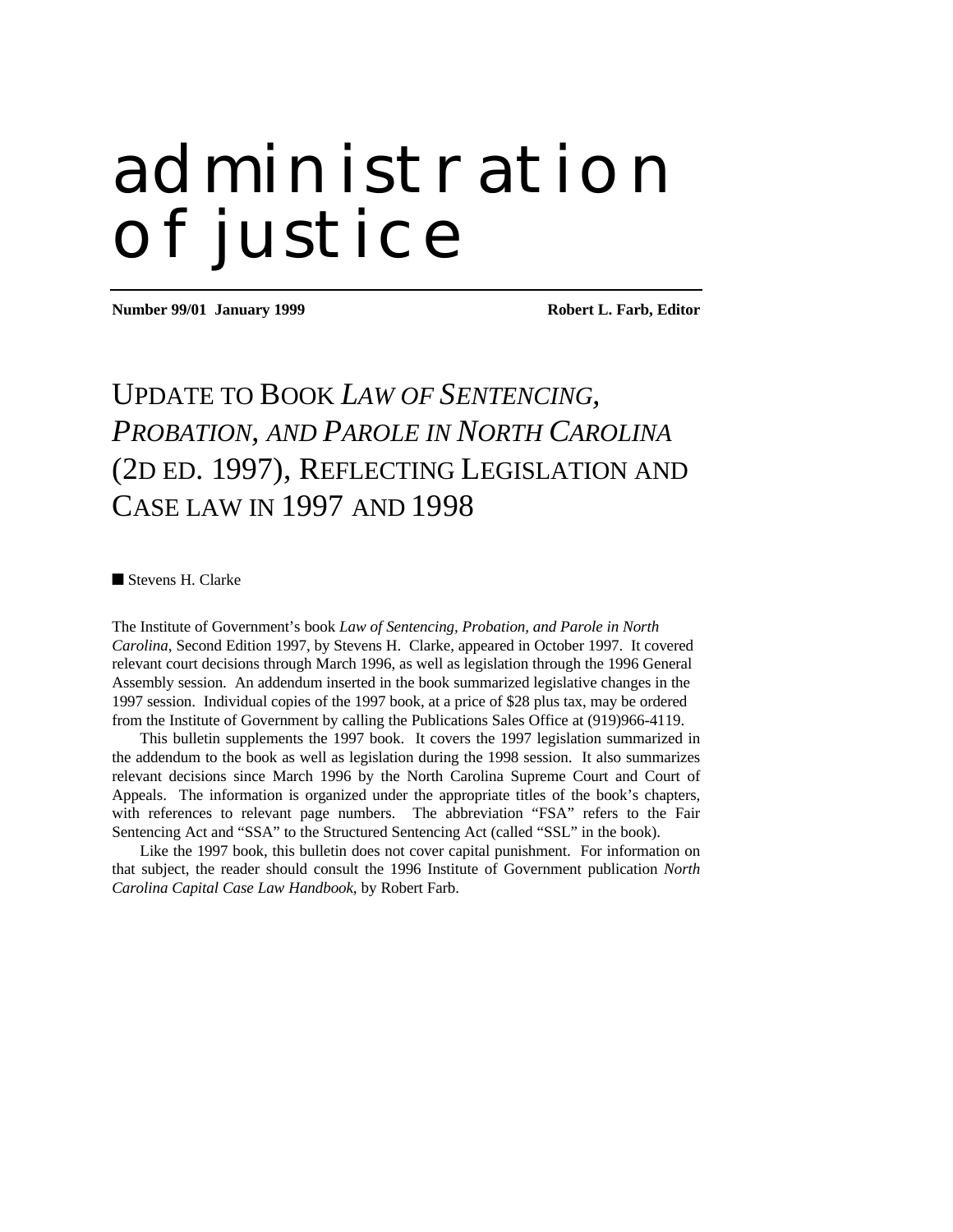# **Chapter 1. Authorized Types of Sentences**

## **Legislation in 1997 and 1998**

#### *IMPACT ("boot camp") program (pages 11, 16)*

S.L. 1997-443, sec. 19.11, amended G.S. 15A-1343(b1)(2a) to provide that the boot camp confinement may be in any facility operated by the DOC (formerly it had to be in a facility for youthful offenders). As a condition of probation, IMPACT may include a period of supervision, or aftercare, after the offender has completed the program.

S.L. 1998-212, sec. 17.21, effective December 1, 1998, changed IMPACT to make it a program administered by DAPP (the Division of Adult Probation and Parole of DOC), with the boot camp portion housed in facilities operated by DAPP rather than the Division of Prisons. Sec. 17.21 amended G.S. 15A-1343(b1), -1343.1, -1344(e), and -1351(a) to make IMPACT a residential treatment program as defined by the SSA, G.S. 15A-1340.11(8). Although IMPACT will no longer be a part of special probation, it will continue to be a condition of probation, and will continue to qualify, under G.S. 15A-1340.11(6)b, as an intermediate punishment for purposes of the SSA. The eligibility criteria for IMPACT remain unchanged: to participate, the offender must be 16 to 30 years of age; must be convicted of a felony or a Class 1 or A1 misdemeanor; and must pass a medical examination (G.S. 15A-1343.1). The length of IMPACT treatment remains 90 to 120 days under G.S. 15A-1343(b1)(2a).

Due to the legislation making IMPACT a residential treatment program and not special probation, IMPACT participants may no longer receive credit for the time they spent on the program applied to their activated prison term if their probation is revoked. Formerly, when IMPACT participation was considered special probation confinement, credit for it toward an activated prison term was required under *State v. Farris*, as explained on p. 130 of the book. It is unclear whether the new residential treatment form of IMPACT amounts to confinement.

Another consequence of the IMPACT legislation is that the time restrictions of special probation confinement no longer apply to it. Formerly, G.S.  $15A-1344(e)$  and  $-1351(a)$  limited the confinement to six months or half or the maximum suspended prison

term, whichever was less, where IMPACT was involved. Under the new legislation, apparently the sentencing judge can order IMPACT as a residential treatment whenever an intermediate punishment is authorized, even though the 90-to-120-day period of IMPACT might exceed half the maximum suspended prison term. Thus, IMPACT may become an option in some Class 1 and A1 misdemeanor sentences and even in some felony sentences in which formerly it could not have been used because the maximum suspended prison term was less than 180 days.

#### *Community service program (pages 12-13)*

S.L. 1997-234, effective October 1, 1997, and applicable to any person notified of a hearing concerning failure to perform community service on or after that date, amended G.S. 20-17(b) requiring the DMV, on the basis of information provided by the clerk of court, to revoke the driver's license of "any person who has willfully failed to complete courtordered community service and [sic] a court has issued a revocation order." This revocation is to continue until the DMV receives notice from the court that the community service has been completed. The apparent intent of the legislation is to include failure to complete community service ordered for any offense, not just traffic offenses. If the revocation of the driver's license in this situation is a punishment for crime, it is unclear whether it is authorized by art. XI, sec. 1, of the North Carolina Constitution, even with the 1996 amendment explained at the beginning of Chapter 1.

S.L. 1998-217, sec. 34 addressed the problem that some offenders refuse to perform their community service—a problem worsened if they fail to appear in court to answer to the violation and cannot be found by officers. This legislation added subsection (f) to G.S. 143B-475.1 to provide that the community service staff "shall report to the court in which the community service was ordered, a significant violation of the terms of the probation, or deferred prosecution, related to community service." If the community service staff find such a violation, they must notify the offender obligated to perform the service by mail or personal delivery of a hearing regarding the violation, at least ten days before any hearing, and state the basis of the alleged violation. The court that ordered the service must conduct the hearing even if the offender fails to appear. The purpose of the hearing is to determine whether there was a willful failure to perform the service. If the court so finds, it must revoke the offender's driver's license, and notify the Division of Motor Vehicles to revoke the license until the community service has been performed. Also, the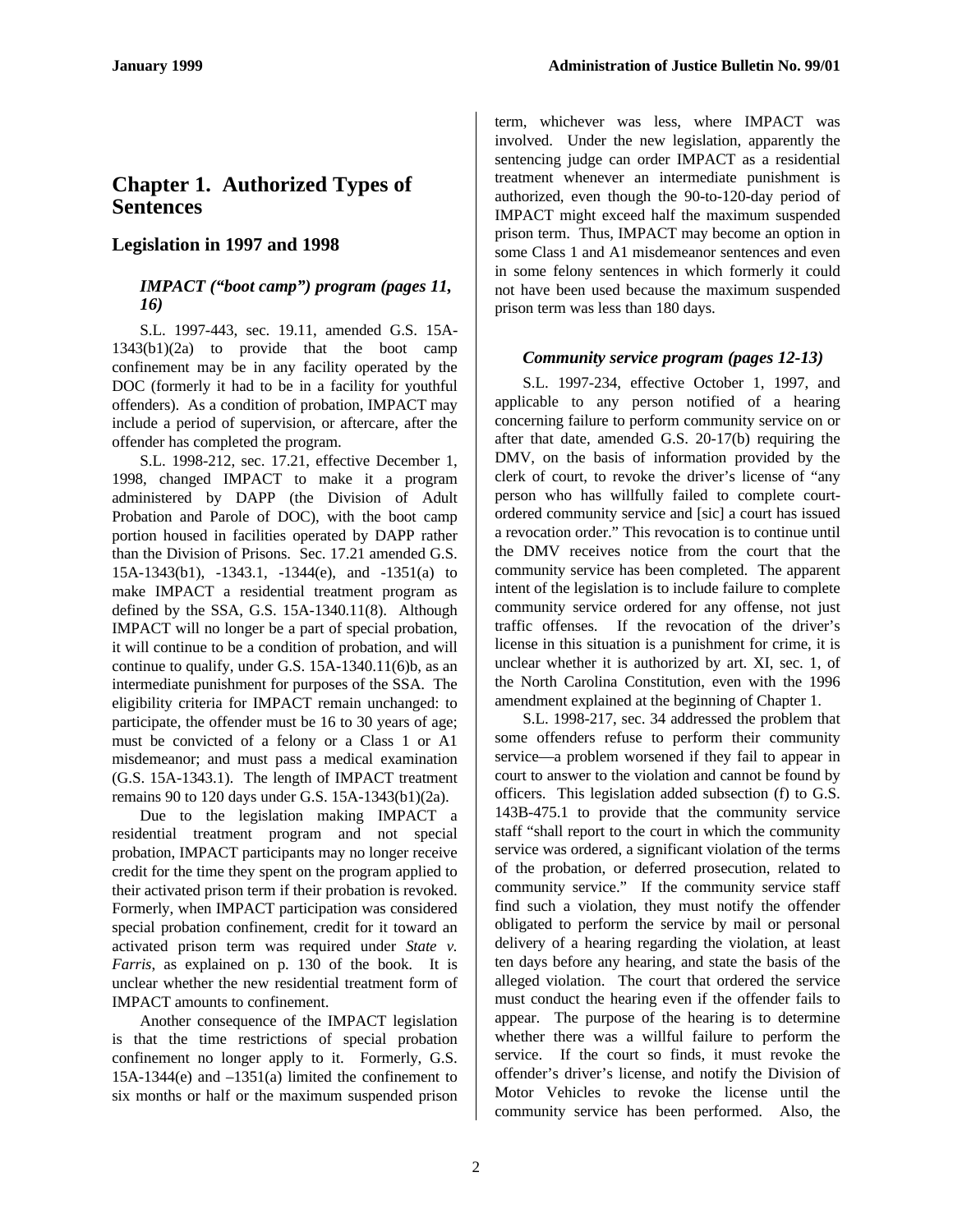court may take any action authorized for violation of probation.

#### *Intensive supervision program (ISP) (pages 12, 16, 137)*

S.L. 1997-57, applicable to offenses committed on or after December 1, 1997, revised G.S. 143B-262(c) to make clear that the intensive supervision program is available for post-release supervisees as well as probationers and parolees. The bill also provided that offenders assigned by the sentencing court or by the Post-Release Supervision and Parole Commission to the ISP must "comply with the rules adopted for the Program as well as the requirements specified in G.S. 15A-1340.11(5)." Apparently the intent was to insure compliance with rules administratively set for the program even though these may not be stated explicitly in the court's judgment or in the commission's order. S.L. 1997-57 also amended G.S. 15A-1340.11(5) and 15A-1343(b1)(3b) to specify that unless otherwise ordered by the court, intensive supervision of a probationer must involve "multiple contacts by a probation officer per week, a specific period each day during which the offender must be at his or her residence, and that the offender remain gainfully and suitably employed or faithfully pursue a course of study or of vocational training that will equip the offender for suitable employment."

#### *Electronic house arrest (page 13)*

S.L. 1997-57, applicable to offenses committed on or after December 1, 1997, replaced the current definition of "electronic monitoring," in G.S. 15A-1340.11, with a definition of "house arrest with electronic monitoring." This house arrest is to be a condition of probation in which the probationer must remain at home, with compliance monitored by an electronic device worn by the probationer, unless the court or the probation officer authorizes the probationer to leave for the purpose of employment, counseling, a course of study, or vocational training. The legislation made a conforming change in G.S. 15A-1343(b1), applying the revised definition of electronic house arrest to the special conditions of probation that a court may impose. These changes will make it clear that the probation officer, as well as the court, has the authority to allow the probationer who is under electronic house arrest to leave home for the specified purposes.

#### *Restitution (pages 20-21)*

S.L. 1998-212, sec. 19.4(d), created art. 81C of G.S. Chapter 15A as part of the package implementing the Victims' Rights Amendment to the North Carolina Constitution. This measure, which made some important changes in the law concerning restitution, was effective December 1, 1998, and applies to offenses that occur on or after that date.

New G.S. 15A-1340.24 provides that a judge, in sentencing a convicted defendant, *must determine* whether the defendant should be ordered to pay restitution to the crime victim. (In previous law—for example, G.S. 15A-1343(d)—judges were allowed to order restitution but not required to consider it.) Furthermore, if the offense is one of the serious offenses in new art.  $45A$  (G.S.  $15A-830(a)(7)$ ), new G.S. 15A-1340.24(b) provides that "the court shall, in addition to any penalty authorized by law, require that the defendant make restitution to the victim or the victim's estate for any injuries or damages arising directly and proximately out of the offense committed by the defendant." In other words, for these offenses, the judge *must order* restitution. (The art. 45A offenses include all felonies in Classes A through E, certain other felonies, and certain misdemeanors, such as assaults and stalking, in which the victim and the defendant have a personal relationship such as marriage, cohabitation, or parent and child.) The restitution must be a condition of probation if the defendant is sentenced to probation, and must be a condition of supervised release from prison if the defendant receives supervised release.

With regard to the requirement that the sentencing judge order restitution for art. 45A offenses, new G.S. 15A-1340.24(b) says that restitution must be ordered "in addition to any penalty authorized by law . . ." This apparently means that restitution must be ordered for these offenses even if the court does not sentence the defendant to probation. This is an important change from current practice, in which restitution usually is a condition of probation. The apparent intent is to require an order of restitution even if the defendant is sentenced to active imprisonment and is ineligible for supervised release under the SSA (G.S. 15A-1368.1 limits eligibility to those who have received active imprisonment for Class B1 through E felonies).

Determining the amount of restitution, under new G.S. 15A-1340.25 and 15A–1340.26, is quite similar to the former procedure of G.S. 15A-1343(d), but some provisions are more specific. The determination must include various types of medical and psychological treatment if the victim was injured; income lost by the victim as a result of the offense; and return of property lost or damaged or payment of its value. If the offense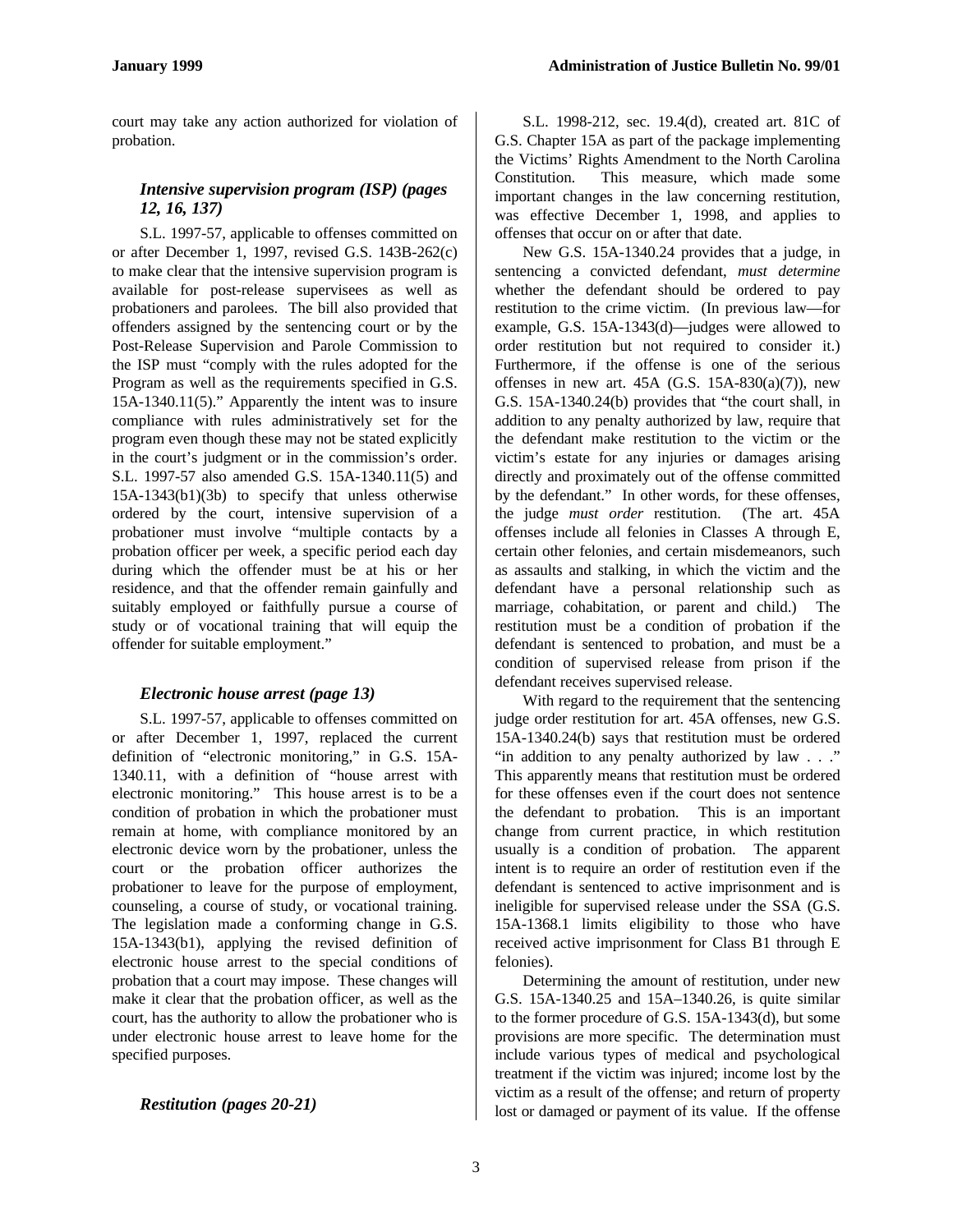results in the victim's death, the amount is to include funeral costs. Under new G.S. 15A-830(b), if the victim is deceased, his or her next of kin are entitled to the restitution. As under previous law, new G.S. 15A-1340.26 requires the court to take into consideration the resources of the defendant in determining the amount to be ordered, and allows the court to order partial restitution if it finds that the defendant is unable to pay for all of the loss. The court may either require the defendant to make full restitution no later than a certain date or require payment in installments over a specified period. The judge, as under prior law, must consider whether to recommend that the restitution be paid (1) from work-release earnings if the defendant receives work-release while in prison, and (2) from earnings or other sources if the defendant receives parole or supervised release.

New G.S. 15A-1340.27 continues some other provisions formerly in G.S. 15A-1340(d): A restitution order does not abridge the right of the victim or victim's estate to bring a civil action against the defendant for damages resulting from the crime. Any amount paid pursuant to the restitution order is to be credited against the defendant's civil liability. The court may order the defendant to make restitution to a person other than the victim, or to an organization (including the Crime Victims' Compensation Fund under G.S. ch. 15B), if the person or organization provides assistance to the victim after the crime "and is subrogated to the rights of the victim." However, restitution must be made to the victim or his or her estate before it is made to any other person or organization. Restitution may not be ordered to a government agency except for damage or loss over and above its normal operating costs; however, the state may receive restitution for the costs of an appointed defense attorney pursuant to G.S. 7A-455(b). A third party, such as an insurance company, may not benefit because of restitution payments to the crime victim, and the fact that the victim is insured does not limit the court's power to order restitution.

Under certain circumstances, if the defendant is ordered to pay more than \$250 in restitution, the order may be enforced like a civil judgment. New G.S. 15A-1340.28(a) qualifies this provision by making it applicable only to "an order for restitution under G.S. 15A-1340.24(b)." Presumably the intent is to apply civil enforcement procedure only to those serious offenses, mentioned earlier, that are covered by new art. 45A of G.S. Chapter 15A. G.S. 15A-1340.28(b) provides that an order for restitution for such an offense must be docketed and indexed as a civil judgment as provided by G.S. 1-233 and –234, and may be collected as any other civil judgment. The

subsection also provides that "[t]he judgment may be collected in the same manner as a civil judgment unless the order to pay restitution is a condition of probation." If the restitution is a condition of probation, under subsection (c) the docketed judgment ordinarily may not be executed on the defendant's property unless the judge notifies the clerk of court that the defendant's probation is terminated or revoked and restitution remains unpaid. At that point, the clerk must docket the unpaid amount and notify the victim by mail that the judgment may be executed. One exception to this procedure occurs if the defendant, while still on probation, transfers property to another person. Such transferred property, under G.S. 15A-1340.28(c), is not subject to the stay of execution that applies to the defendant's property during probation. In other words, the clerk may issue a writ of execution against the transferred property without awaiting termination or revocation of the probation.

If the restitution is *not* a condition of probation (for example, if it accompanies an active sentence), it is subject to collection as a civil judgment. However, under G.S. 15A-1340.26(b), the date when the civil debt is collectible would presumably depend on the payment date or payment schedule set by the sentencing judge.

The 1998 legislation regarding civil docketing of restitution orders apparently supersedes the procedures of present G.S. 1-15.1 with regard to the serious offenses covered by art. 45A of G.S. Chapter 15A. G.S. 1-15.1 concerns a civil action for damages filed by a crime victim against the offender. It tolls the statute of limitations for the action from the time the restitution order is entered until it is paid in full. It also provides that at the civil trial, the defendant may contest the amount of the damages, and the amount of the restitution order is not admissible in evidence. This statute presumably continues to apply to offenses not covered by the victims' rights legislation.

The legislation made other important changes regarding execution of a restitution order as a civil judgment. It amended G.S. 1-234 to make clear that a restitution judgment docketed under new G.S. 15A-1340.28 constitutes a lien against the defendant's property. Furthermore, it alters G.S. 1C-1601(e) to remove the G.S. Chapter 1C, art. 16 exemptions of property from execution of a criminal restitution order under G.S. 15A-1340.28. G.S. 1C-1601 exempts from creditor's claims portions of the value of certain property—for example, the debtor's residence, motor vehicle, professional tools, and personal household furnishings. These kinds of property will now be subject to execution of a restitution judgment.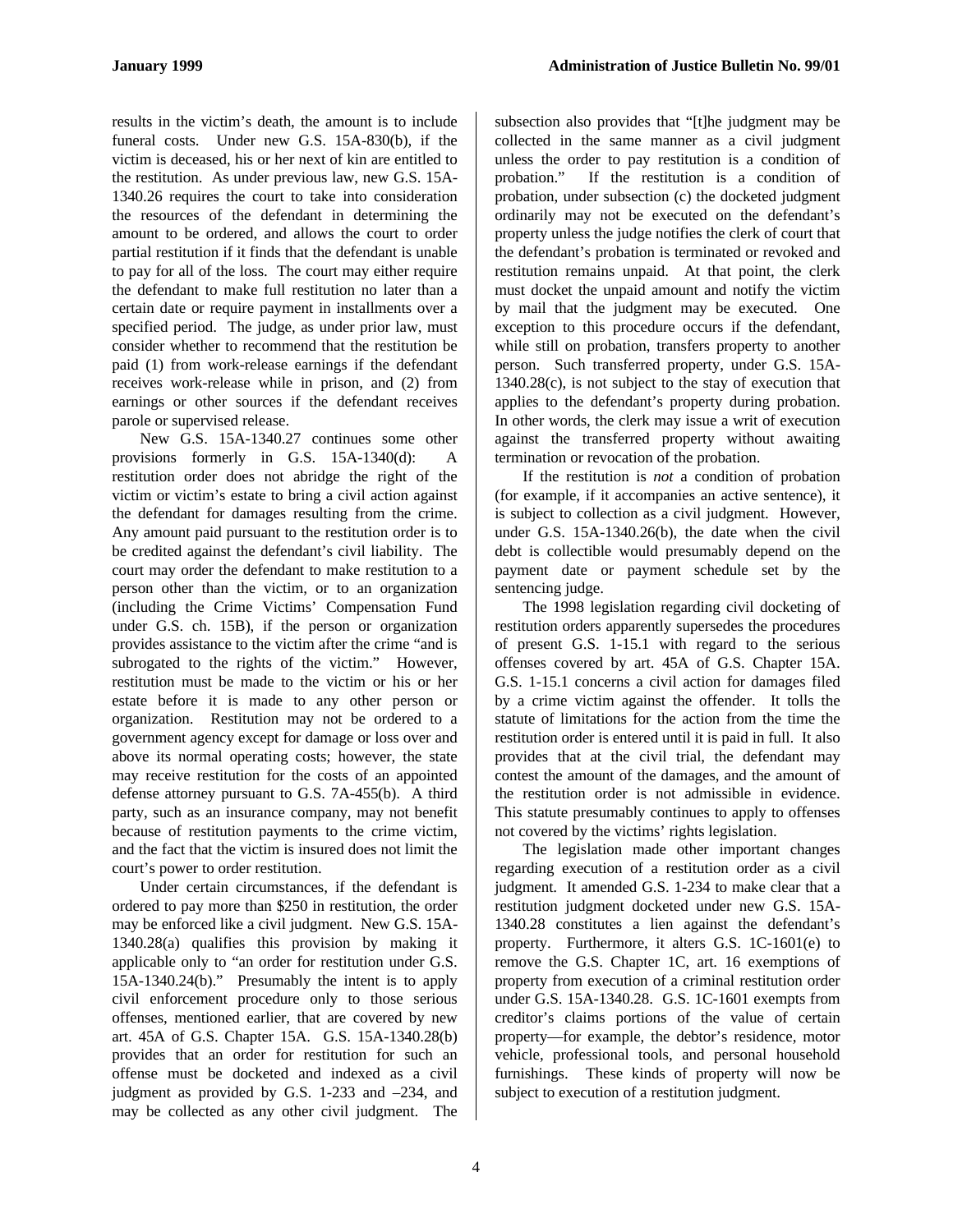S.L. 1998-212, sec. 19.4(d), also amended G.S. 7A-304(d) to change the priorities for distribution of funds paid to the clerk of court for fines, court costs, and restitution. Restitution payments to the victim will now have top priority in distribution, ranking ahead of costs to the county or city and fines to the county school fund.

# **Chapter 2. Sentencing Procedure**

#### **Legislation in 1997 and 1998**

#### *Community penalties program (page 44)*

S.L. 1997-57, applicable to offenses committed on or after December 1, 1997, amended G.S. 7A-771 to expand the definition of "targeted offenders" for purposes of the community penalties program to include persons *charged with* misdemeanors or felonies as well as those *convicted* of them.

#### *Victim impact information and the Victims' Rights Amendment (pages 45-46)*

The Victims' Rights Amendment, art. I, sec. 37 of the North Carolina Constitution, adopted in 1996, required implementing legislation to become effective. This legislation was enacted in S.L. 1998-212, Part XIX. Much of the legislation involved notification of victims and other matters in the pretrial stage of criminal cases, but some provisions involved sentencing. New G.S. 15A-833, effective December 1, 1998, and applicable to offenses committed on or after that date, gives the victim "the right to offer admissible evidence of the impact of the crime, which shall be considered by the court or jury in sentencing the defendant." This evidence may include the victim's physical or psychological injury and economic or property loss. Also the victim may submit a request for restitution and may indicate whether he or she has applied for or received compensation under the new Crime Victims' Compensation Act (G.S. chapter 15B).

#### *Sentencing Commission (pages 48-49)*

S.L. 1997-443, sec. 18.6, amended portions of earlier session laws as well as G.S. 164-38 to make the Sentencing and Policy Advisory Commission a permanent body rather than a temporary one renewed from session to session. Its members will serve twoyear terms.

The 1998 session brought an additional duty for the commission: evaluating correctional programs. S.L. 1998-212, sec. 16.18, repealed previous legislation (S.L. 1996, Second Extra Session, ch. 18, sec. 22.3) which had required the annual reporting of recidivism rates. The 1998 measure called on the Sentencing Commission and DOC jointly to conduct "evaluations of community corrections programs and in-prison treatment programs" and report these biennially to the General Assembly. The reports must include "composite measures of program effectiveness based on recidivism rates, other outcome measures, and costs of the programs." The commission must create an expanded database with information on each offender's "prior convictions, current conviction and sentence, program participation, and outcome measures."

#### *Felony sentencing: new requirement of life without parole (pages 54-56)*

S.L. 1998-212, sec. 17.16, applicable to offenses committed on or after January 1, 1999, added G.S. 15A-1340.16B. This new section makes an exception to the felony sentencing grid (G.S. 15A-1340.17) shown in Table 5: a person convicted of a Class B1 felony (such as first-degree rape or first-degree sexual offense) *must* receive a sentence of life imprisonment without parole if  $(1)$  the person has a prior conviction of a Class B1 felony; (2) the victim was age 13 or younger at the time of the offense; and (3) the court finds no mitigating factors under G.S. 15A-1340.16(e). If the court finds mitigating factors, it must sentence the person in accordance with the usual SSA provisions.

#### *Felony sentencing: points for impaired driving (page 57)*

S.L. 1997-486 amended G.S. 15A-1340.14(b)(5) to provide that, effective December 1, 1997, in determining the offender's prior record level with regard to sentencing for a felony, one point is assigned to each prior Class A1 or Class 1 misdemeanor conviction of impaired driving under G.S. 20-138.1 and to each prior Class 1 misdemeanor conviction of impaired driving in a commercial vehicle under G.S. 20-138.2. Conviction of misdemeanor death by vehicle under G.S. 20-141.4(a2) continues to be assigned one point. Other than the ones mentioned, no Class 1 misdemeanors under G.S. Chapter 20 receive any points.

#### *Misdemeanor sentencing: sentence to "credit for time served" (pages 60-62)*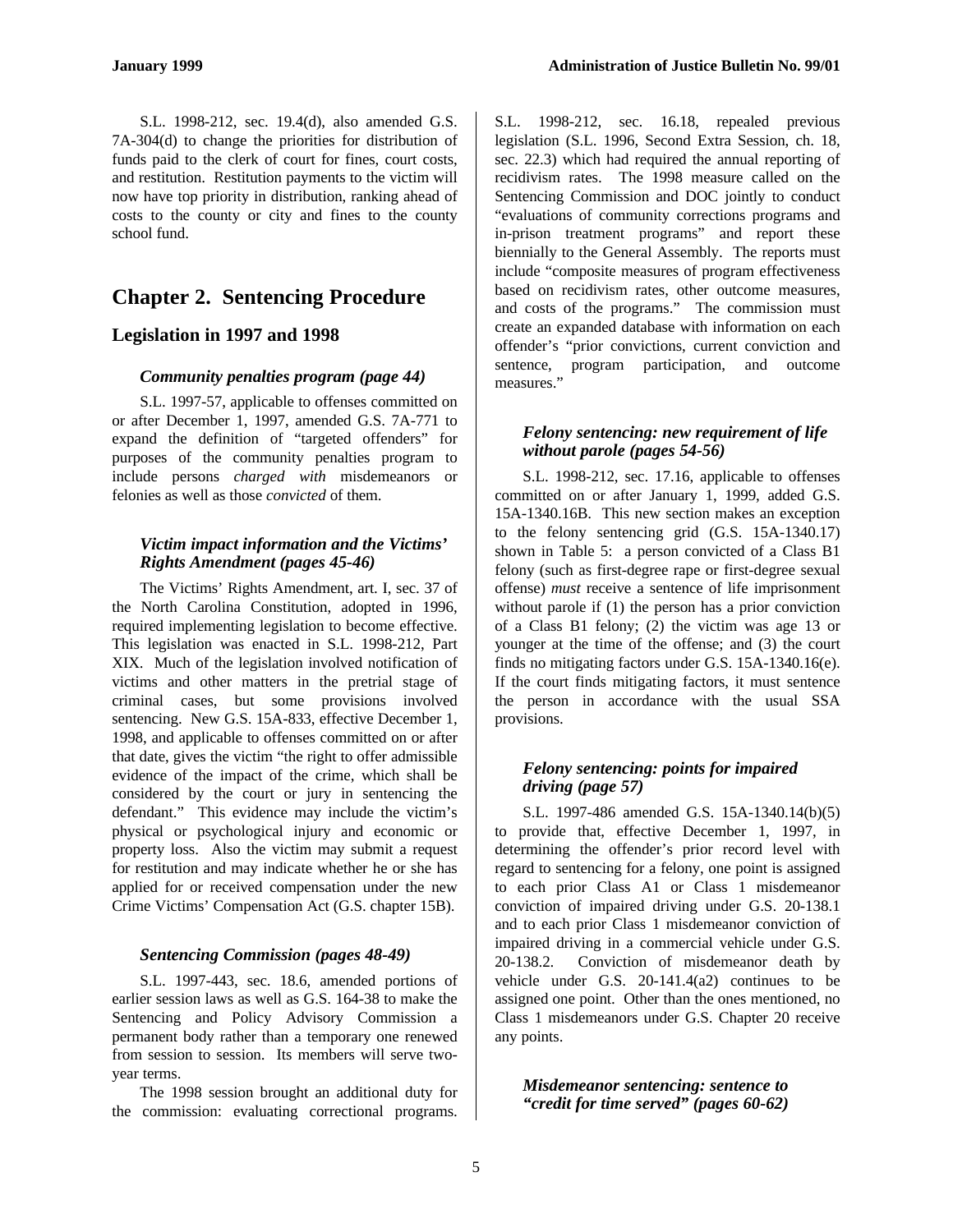When a defendant spends time in confinement while awaiting trial, as explained in Chapter 4, G.S. 15-196.1 requires that this time be credited toward any active imprisonment he or she is sentenced to. A common practice, especially where relatively minor offenses are involved, is to impose an active sentence equal to the time the offender has already spent in jail awaiting trial. The result is that although the offender is immediately released, there is at least a symbolic punishment. The SSA made it difficult to continue this practice, because for Class 1, 2, and 3 misdemeanors where the offender has no prior convictions, active imprisonment is not authorized. S.L. 1997-79, effective May 22, 1997, amended G.S. 15A-1340.20 to allow the court to impose active imprisonment for a misdemeanor where the guideline grid (G.S. 15A-1340.23) would not otherwise allow it, for a term up to the amount of time the offender has already spent in confinement awaiting trial.

#### *Felony sentencing: new and revised aggravating factors (pages 74-84)*

S.L. 1997-443, sec. 19.25(w), amended G.S. 15A-1340.16(d)(6) to make clear that the aggravating factor, in felony sentencing, of committing the offense "against" a law enforcement officer, Department of Correction (DOC) employee, jailer, judge, or certain other enumerated criminal justice and emergency personnel, applies to an offense that "proximately caused serious injury to" such personnel. S.L. 1997- 443, sec. 19.25(ee) added as an aggravating factor that the offense was committed for the benefit of, or at the direction of, "any criminal street gang," with the intent to promote criminal conduct by gang members. This factor does not apply if the defendant was charged with committing a conspiracy. The section defined a "criminal street gang" as any group of three or more persons having as a primary activity the commission of felonies or violent misdemeanors, or the juvenile equivalent of such offenses, and having a common name or identifying sign, colors, or symbols. These amendments apply to offenses committed on or after December 1, 1997.

#### *Sentencing: driving while impaired (pages 97-106)*

Both the 1997 and 1998 sessions enacted tougher penalties for impaired driving. S.L. 1997-379, applicable to offenses committed on or after December 1, 1997, amended G.S. 20-28.2, and added G.S. 20- 28.3 through -28.7 to provide for forfeiture of the driver's motor vehicle for impaired driving that occurs

after license revocation due to previous impaired driving. The 1997 legislation also provided that for all levels of DWI, if probation is imposed, the sentencing judge *must* order a substance abuse assessment plus the education or treatment required by G.S. 20-17.6, as conditions of probation as well as conditions of the restoration of the driver's license. The 1997 and 1998 revisions to G.S. 20-179 included the following:

*Maximum fines doubled.* S.L. 1998-182, sec. 31, applicable to offenses occurring on or after December 1, 1998, doubled all the maximum fines (for every punishment level of impaired driving) shown in Table 10 on page 103 of the book.

*Level One punishment.* S.L. 1997-379, applicable to offenses committed on or after December 1, 1997, raised the minimum imprisonment to 30 days, which may be imposed either as active imprisonment or a condition of special probation. The measure removed the sentencing option of shorter imprisonment followed by house arrest.

*Level Two punishment.* S.L. 1997-379 removed the sentencing option of two days' imprisonment followed by house arrest, leaving in place the minimum imprisonment of seven days.

*Level Three punishment.* S.L. 1997-379 made probation *discretionary* (rather than mandatory) for the sentencing judge. The probation, if imposed, must include at least one of the conditions specified in existing G.S.  $20-179(i)(1)$  through (4).

*Level Four punishment.* S.L. 1997-379 made probation *discretionary* (rather than mandatory) for the sentencing judge. The probation, if imposed, must include at least one of the conditions specified in existing G.S.  $20-179(i)(1)$  through (4).

*Level Five punishment.* S.L. 1997-379 made probation *discretionary* (rather than mandatory) for the sentencing judge. The probation, if imposed, must include at least one of the conditions specified in existing G.S.  $20-179(k)(1)$  through (4).

*Inpatient treatment and credit.* S.L. 1997-339 left unchanged the provisions of G.S. 20-179(k1) allowing the sentencing judge to order that special probation confinement be served in an inpatient facility for treatment of alcoholism or substance abuse. It revised the subsection to provide that the defendant must pay for the treatment unless the trial judge orders that the costs be absorbed by the state. The measure retained the option to give credit against an active term of imprisonment for time spent in inpatient treatment, and removes the prohibition of using such credit more than once during the seven years immediately preceding the offense.

*Parole.* S.L. 1997-339 amended G.S. 20- 179(p) to forbid parole unless the offender (1) has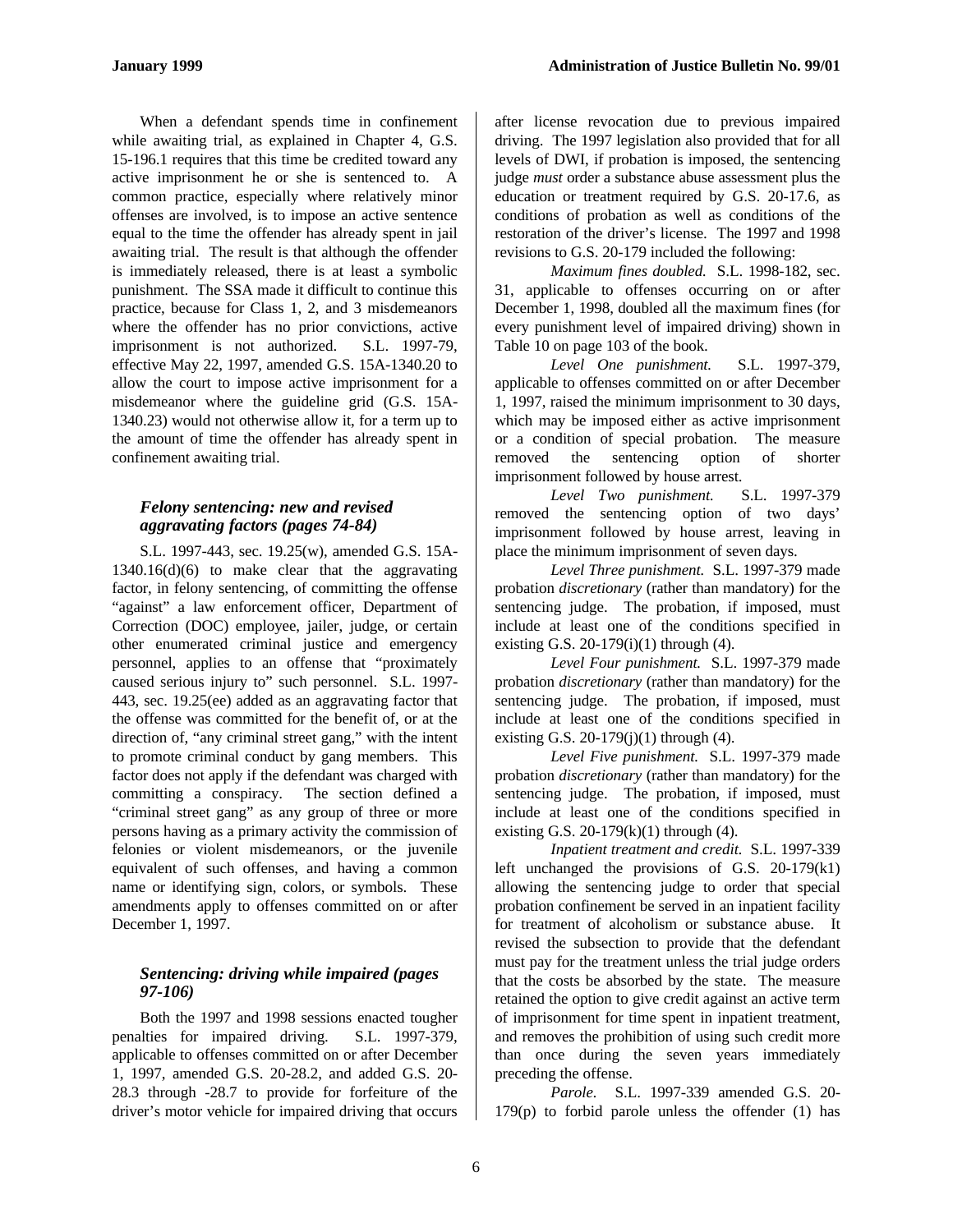obtained a substance abuse assessment; and (2) has either completed any recommended treatment or training program, or is paroled into a residential treatment program.

*Sentencing to unsupervised probation.* G.S.  $20-179(r)$  requires, if certain conditions are met, that probation for impaired driving be unsupervised [i.e., not supervised by a probation officer] unless the sentencing judge finds that supervision is necessary. The conditions that make unsupervised probation presumptive are: (1) that the offender has not been convicted of impaired driving within the seven years preceding the current offense; (2) that the offense is at Level Three, Four or Five; and (3) that the offender has obtained a substance abuse assessment and completed any recommended treatment or training program (S.L. 1997-339 added this last condition).

*Community service in DWI sentencing.* S.L. 1997-234, effective October 1, 1997, and applicable to any person notified of a hearing concerning failure to perform community service on or after that date, amended G.S. 20-179.4(e) to require that if an offender convicted of impaired driving at Level Three, Four, or Five under G.S. 20-179(i), (j), and (k) is ordered by the court to perform community service and willfully fails to complete it, the court must revoke the offender's limited driving privilege until he or she has performed the service, and the Division of Motor Vehicles (DMV) must continue the revocation in effect until notified by the court clerk that the service is completed.

#### **Recent Appellate Decisions**

#### *Sentencing Procedure: Plea Bargaining (page 41)*

*Plea agreement provision that sentences run concurrently not enforceable where statute required consecutive execution.* A recent case concerned a plea agreement between the prosecution and defense which specified that the sentences in the current case were to run concurrently with sentences already being served by the defendant. However, G.S. 14-52, as it existed at the time (1989), required a sentence for burglary to run consecutively to any other sentences being served. The North Carolina Supreme Court held that the plea agreement could not be enforced and vacated the trial court's judgment, leaving the defendant the options of negotiating a different plea agreement or going to trial<sup>1</sup>

#### *Juvenile court records in adult sentencing (page 45)*

*SSA's provision authorizing use of juvenile record in adult sentencing does not violate prohibition of ex post facto laws.* This 1998 case involved a juvenile transferred to stand trial as an adult for second-degree rape that occurred in 1995. After his conviction, the sentencing judge used as an aggravating factor a prior adjudication of delinquency for an earlier seconddegree rape committed in 1993. The judge acted under the SSA's provision, G.S. 15A-1340.16(d)(18a), defining as a statutory aggravating factor that the defendant has previously been adjudicated delinquent for a felony in Class A through E. The defendant contended that because the SSA, which became effective in 1994, retroactively authorized use of the 1993 prior delinquent conduct, it violated the ex post facto clauses of the North Carolina Constitution (art. I, sec. 16) and the United States Constitution (art. I, sec. 10). The Court of Appeals rejected this argument, reasoning that (1) the SSA provision neither criminalized, nor increased the punishment for, the 1993 delinquency; and (2) the SSA went into effect in 1994, before the current (1995) offense for which the defendant was being sentenced, and thus did not affect the current offense retroactively.<sup>2</sup>

#### *The Structured Sentencing Act (page 50)*

*SSA applies where offense begins before and ends after effective date of SSA.* In this case, the defendant committed many acts of embezzlement before and after October 1, 1994, the effective date of the SSA. The issue was which law controlled sentencing, the SSA or its predecessor the FSA. The North Carolina Court of Appeals said that because the prosecutor elected to proceed with a single indictment for a single offense covering the entire period, the offense was not completed until after the SSA went into effect, and therefore the SSA applied.<sup>3</sup>

<sup>&</sup>lt;sup>1</sup> State v. Wall, 348 N.C. 671, 502 S.E.2d 585 (1998).

<sup>2</sup> State v. Taylor, 128 N.C.App. 394, 496 S.E.2d 811 (1998), rev. denied, 348 N.C. 76, 505 S.E.2d 884 (1998), appeal dismissed in part, \_\_N.C.\_\_, 505 S.E.2d 884 (1998), affirmed per curiam, \_\_N.C.\_\_, 504 S.E.2d 785 (1998).

 $3$  State v. Mullaney,  $\_\_$  N.C.App.  $\_\_$ , 500 S.E.2d 112 (1998).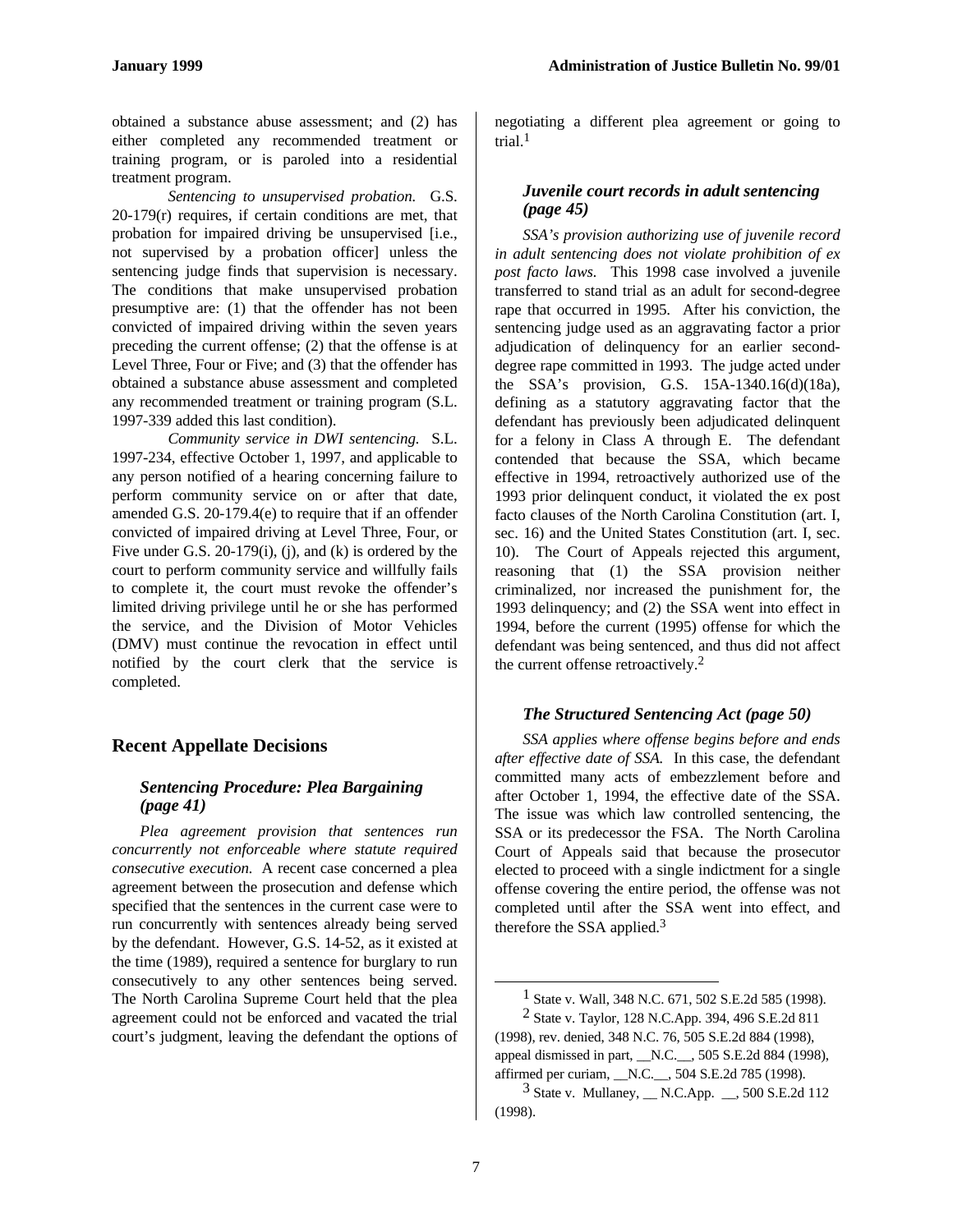#### *Prior convictions (pages 44-46).*

*Using DCI computer printout as proof of prior convictions.* The Court of Appeals recently shed some light on the manner of proving prior convictions for sentencing under the SSA. Citing G.S. 15A-1340.14(f), the court held that an unverified computer printout of the defendant's criminal record from the Division of Criminal Information (DCI) was a proper basis for determining the defendant's prior convictions under both G.S. 15A-1340.14(f)(3), which authorizes use of a copy of DCI records, and G.S. 15A-1340.14(f)(4), which allows use of "[a]ny other method found by the court to be reliable." The Court of Appeals said that the computerized record contained sufficient identifying information with respect to defendant to give it the indicia of reliability. In the same case, the court held that Rule 609 of the Rules of Evidence (G.S. 8C-1), which generally prohibits use of prior convictions more than ten years old for purposes impeachment at trial, does not apply to sentencing under the SSA.<sup>4</sup>

#### *Felony sentencing: computing the prior record score (pages 57-58).*

*Prior conviction pardoned.* No prior record points can be assigned to a prior conviction for which the defendant has been pardoned, according to a recent Court of Appeals decision.<sup>5</sup>

*Prior conviction of common law offense now defined by statute.* G.S. 15A-1340.14(c) provides that points for a prior offense should be assigned on the basis of its classification at the time of the offense for which the defendant is currently being sentenced. In a case involving kidnapping committed in 1972, when it was a common law offense, the North Carolina Court of Appeals held that the current classification of kidnapping under G.S. 14-39 was applicable in determining points. The court upheld the trial judge's determination that the kidnapping in this case was equivalent to second-degree kidnapping as defined by the current statute, a Class E offense.<sup>6</sup>

*Prior habitual felon conviction.* Where a previous conviction of an offense involved sentencing the offender as a habitual felon, the Court of Appeals ruled that the correct classification of that previous conviction, for purposes of determining the prior record level in sentencing for a later felon, is the

5State v. Clifton, 125 N.C.App. 471, 481 S.E.2d 393 (1997).

-

classification of the previous *offense*, rather than the classification of habitual felon *status* (which is Class C for an ordinary habitual felon, and unclassified for a violent habitual felon).<sup>7</sup>

*Convictions in single session of district court.* G.S. 15A-1340.14(d) prohibits assigning points to more than one district court conviction that occurs in a single session. Where a defendant is convicted in district court, appeals for trial de novo in superior court, and then withdraws the appeal, the date of conviction for purposes of this single-session rule is the original district court conviction date rather than the date when the case returns to district court. Therefore, the Court of Appeals held it was not error to count points for such a conviction as well as a second conviction that occurred during the session when the first case returned to district court for execution of its original judgment.<sup>8</sup>

*Probation for conviction where points cannot be counted toward the conviction itself.* The original SSA, G.S. 15A-1340.14(b)(5), did not allow any points to be counted toward convictions of any misdemeanors defined in G.S. Chapter 20 (traffic offenses) except for misdemeanor death by vehicle. This provision was amended in 1997, as explained earlier, to allow points for driving while impaired. In a case arising before the amendment, a sentencing judge counted a point not because of a prior impaired driving conviction, but rather because the defendant had been *on probation* for impaired driving at the time of his current felony. The Court of Appeals upheld this action, saying that a point can be counted for the status of probation although no points are allowed for the underlying conviction.<sup>9</sup> This ruling suggests that being on probation for other Chapter 20 offenses can be the basis of a prior record point, even the offenses for which conviction is not assigned any points.

#### *Enhancement of sentencing for firearms use in Class A through E felonies (pages 64-65).*

*Firearms enhancement not subject to earlier FSA decisions.* A 1998 Supreme Court decision, State v. Ruff,10 involved a defendant found guilty by a jury of

 $10$  \_\_ N.C. \_\_, 505 S.E.2d 579 (1998).

 $^{4}$  State v. Rich,  $\Box$  N.C.App.  $\Box$ , 502 S.E.2d 49 (1998).

 $6$  State v. Rice,  $\_\_$  N.C.App.  $\_\_$ , 501 S.E.2d 665 (1998).

<sup>7</sup> State v. Vaughn, \_\_\_N.C.App.\_\_\_, 503 S.E.2d 110 (1998), discretionary review granted, \_\_ N.C. \_\_, Case No. 332P98 (November 5, 1998).

<sup>8</sup> State v. Wilkins, 128 N.C.App. 315, 494 S.E.2d 622 (1998).

<sup>9</sup> State v. Leopard, 126 N.C.App. 82, 483 S.E.2d 469 (1997).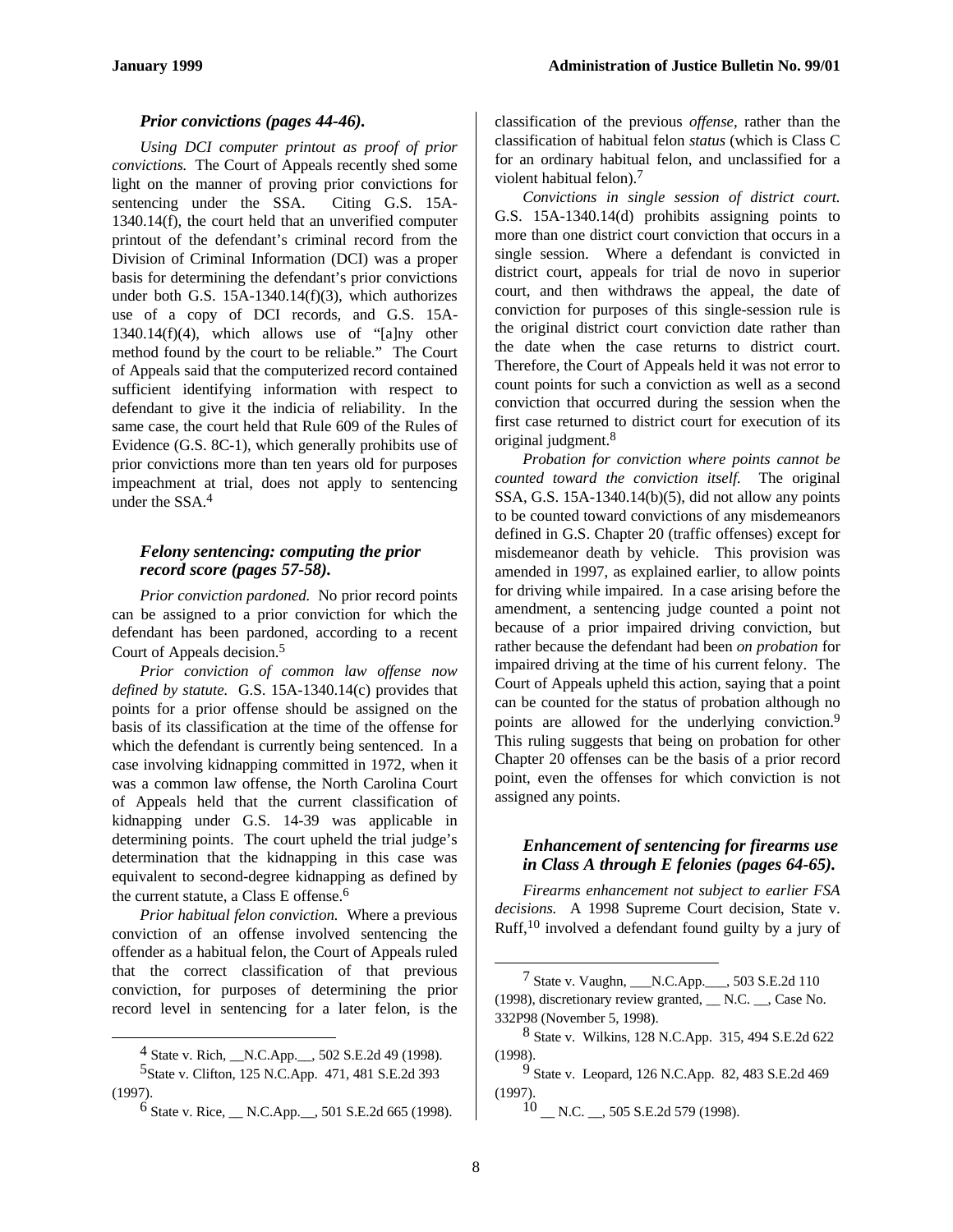first-degree kidnapping and first-degree rape. The defendant had pointed a gun in the victim's face, held the gun to the victim's side, and escorted her to his truck, after which he drove her to a field and raped her. The trial judge arrested judgment on the first-degree kidnapping, substituting a conviction of second-degree kidnapping. In sentencing for the kidnapping, the judge applied the firearms enhancement (G.S. 15A-1340.16A). The Supreme Court upheld this enhancement, reversing a Court of Appeals decision.<sup>11</sup> The Court of Appeals, following case law interpreting the now-repealed Fair Sentencing Act,<sup>12</sup> had ruled that the firearms enhancement could not be applied on the basis of acts of the defendant which formed the gravamen of a contemporaneous conviction of a joined offense (the rape). The Supreme Court emphasized that the SSA now provides the controlling law on this question, and said it was irrelevant whether firearm use was the gravamen of the accompanying rape for which the defendant was also sentenced. The court noted that G.S. 15A-1340.16A(b)(2) excludes firearms enhancement where the use of the firearm "is needed to prove an element of the underlying Class A, B1, B2, C, D, or E felony." Ruling that this exclusion did not apply, the court said: "So long as the use of a firearm is not an essential element of the underlying felony for which defendant is sentenced--here, second-degree kidnapping-- defendant's term of imprisonment for that particular felony must be enhanced by sixty months." Taken literally, this statement might be interpreted to mean that it does not matter whether firearm use is needed to prove an element of the offense for which the defendant is being sentenced (in *Ruff*, the restraint element of kidnapping). However, it seems unlikely that such a result was intended. Apparently, the defendant did not raise the "needed to prove" issue.<sup>13</sup>

An earlier Court of Appeals decision, State v. Brice,<sup>14</sup> also dealt with the firearms enhancement. In *Brice*, which involved both robbery and kidnapping subject to the SSA, the state presented evidence that the defendant's accomplice restrained one of the victims by threatening her with a firearm, ordering her to lie face down on the floor. The Court of Appeals held that this use of the firearm had been necessary to prove the restraint element of kidnapping, and

-

14 126 N.C.App. 788, 486 S.E.2d 719 (1997).

therefore that it could not be used to enhance the kidnapping sentence. The Court of Appeals relied on a 1994 Supreme Court decision, State v. Beamer,<sup>15</sup> decided under the Fair Sentencing Act. In *Beamer*, the Supreme Court had ruled that where the state's proof of the breaking-in element of burglary had relied on the fact that the defendant and an accomplice had held a gun on the occupant to enter the home, the firearms use could not be used again as an aggravating factor. *Beamer* was based on the FSA's provision (former G.S.  $15A-1340.4(a)(1)$  that "[e]vidence necessary to prove an element of the offense may not be used to prove any factor in aggravation . . ." The Court of Appeals did not mention the SSA provision, G.S. 15A-1340.16A(b)(2), excluding the firearms enhancement when use of firearms was needed to prove an element of the offense.

In an earlier decision, State v. Smith, $16$  the Court of Appeals took the same position, but cited the SSA provision as the basis for it. In this case, the trial judge had instructed the jury that to find the defendant guilty of manslaughter, it had to find that he intentionally killed the victim with a deadly weapon. The Court of Appeals, interpreting identical language in G.S. 14- 2.2(b)(2) and 15A-1340.16A(b)(2), held that the firearm enhancement could not be based on the use of a firearm which was "needed to prove" an element of the offense. The court said: "Under these statutes, the pertinent question is whether the use of a firearm is necessary 'to prove an element,' not whether it is an actual element. The law is well-settled that when use of firearm is used to prove an element of the underlying offense, it cannot later be used to enhance the punishment for the same offense."17 (To support this statement, the court cited decisions interpreting the former FSA provision mentioned above.)

In State v. Evans, decided shortly before State v. Smith, the defendant had robbed a restaurant manager at gunpoint; then tied her up, bound her mouth, nose, and eyes with duct tape; and pistol-whipped her. He pled guilty to armed robbery, first-degree kidnapping, and other charges. In sentencing for the kidnapping, the judge enhanced the sentence based on the use of a firearm that had also been used in the armed robbery. The Court of Appeals rejected the defendant's contention that double jeopardy applied, saying the robbery and the kidnapping were separate offenses not

<sup>11</sup> State v. Ruff, 127 N.C.App. 677, 493 S.E.2d 374 (1997).

<sup>12</sup> State v. Westmoreland, 314 N.C. 442, 334 S.E.2d 223 (1985).

<sup>13</sup> State v. Ruff, \_\_ N.C. \_\_, \_\_\_, 505 S.E. 2d 579, 581 (1998).

<sup>15 339</sup> N.C. 477, 451 S.E.2d 190 (1994).

<sup>16</sup> State v. Smith, 125 N.C.App. 562,, 481 S.E.2d 425  $(1997)$ 

<sup>17</sup> State v. Smith, 125 N.C.App. 562, 567, 481 S.E.2d 425, 427-428 (1997).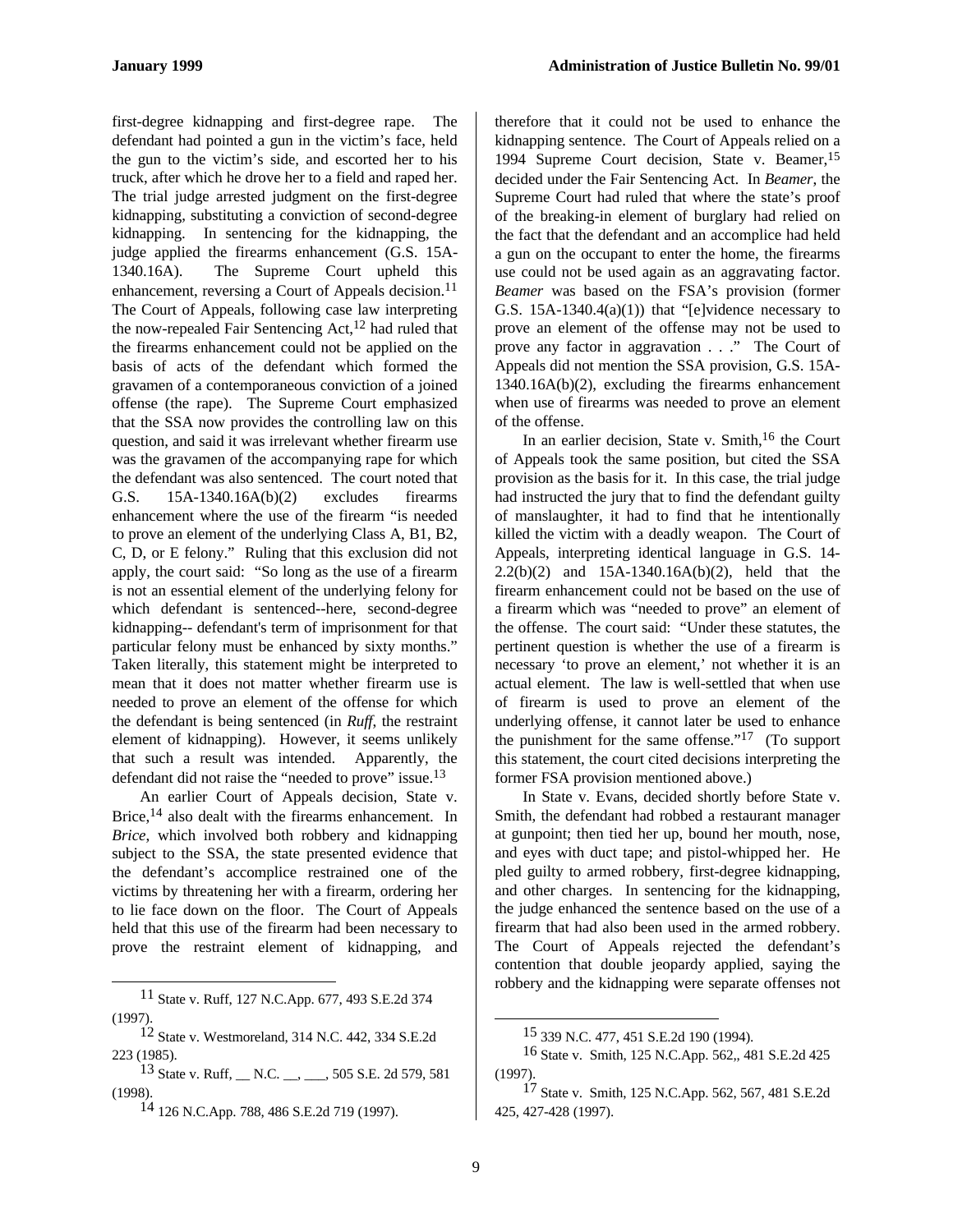identical in their elements. The court, citing G.S. 15A-1340.16A(b)(2), also ruled that the use of a firearm was not "needed to prove" an element of the kidnapping.18 Perhaps *Evans* can be distinguished from *Brice* in that *Evans* involved other evidence of restraint (tying up the victim and binding her mouth, nose, and eyes) in addition to the firearms display, while in *Brice*, the victim's removal was accomplished by pointing the gun at her without further use of force.

#### *Sentencing: the habitual felon law and the violent habitual felon law (pages 65-66)*

*Under FSA, habitual felon status can be invoked more than once on the basis of the same prior convictions, and prior finding of the status may be used as an aggravating factor in sentencing.* In this case, on the basis of the same three prior convictions the defendant was found to be, and was sentenced as, a habitual felon twice, once in 1987 and again in 1994. The Supreme Court found no problem with this "dual use," making it clear that once a defendant is declared to be a habitual felon, the status follows him or her in sentencing for subsequent felonies. Furthermore, the court held that under the FSA, a prior adjudication of being a habitual felon can be used as a nonstatutory aggravating factor in a later sentencing as a habitual felon. The court cited former G.S. 15A-1340.4(a), which allowed nonstatutory aggravating factors "that are reasonably related to the purposes of sentencing . . ."19 It is uncertain whether this decision would be followed under the SSA, which has a similar provision (G.S. 15A-1340.16(d)(20)).

*Multiple convictions in a single week, or consolidated convictions: using one for prior record points and another for habitual felon status.* The Court of Appeals recently held that when multiple convictions occurred in a single week, for purposes of the SSA the trial court may count prior record points toward one of the convictions and use another one as the basis of determining that the defendant is a habitual felon.20 (The defendant argued, unsuccessfully, that this action was invalid because G.S. 15A-1340.14(d) forbids counting points for more than one conviction occurring in a single week of superior court [that being

 $\overline{a}$ 

the one with the highest point total], and because G.S. 14-7.6 forbids using a prior conviction as the basis for a habitual offender adjudication and counting prior record points toward that same conviction.) Where two convictions that had been consolidated for judgment, the Court of Appeals, citing its decision in the single-week case, upheld the use of one to establish habitual offender status and the other for prior record points.21 The court said that despite the consolidation, the convictions remained separate convictions.

*Using prior convictions as basis of habitual felon status and also for prior record points, when points were based on being on probation and on prior offense containing elements of current offense.* In another case involving the habitual felon laws and the SSA, the sentencing judge used one of the three prior felonies on which habitual offender status was based to assign a prior record point, under G.S. 15A-1340.14(a)(7), because the defendant was still on probation for that prior felony at the time of the current felony. The judge used another one of the three prior felonies to assign a point, under G.S.  $15A-1340.14(a)(6)$ , on the ground that the prior felony contained all the elements of the current felony. The defendant argued that these actions violated the requirement of G.S. 14-7.6 that "[i]n determining the prior record level, convictions used to establish a person's status as an habitual felon shall not be used." The Court of Appeals, upholding the sentencing judge's actions, held that this determination of prior record points was not use of prior convictions within the meaning of G.S. 14-7.6. The court distinguished subsections (1) through (5) of G.S. 15A-1340.14(a), which base points solely on the existence of previous convictions, from subsections (6) and (7). The latter sections, the court said, primarily involve characteristics of the *current offense* (occurring while the defendant is on probation, and having elements contained in a previous offense) rather than the existence of prior convictions. $22$ 

*Adjudication as violent habitual felon may be based on reclassified prior felonies.* A defendant alleged a violation of the constitutional prohibition of ex post facto laws in that his adjudication as a violent habitual felon was based on two felonies currently assigned to Class E, which at the time he committed them were classified as Class H and F, respectively. The Court of Appeals pointed out that G.S. 14-7.7 specifically includes repealed or superseded offenses

<sup>18</sup> State v. Evans, 125 N.C.App. 301, 480 S.E.2d 435 (1997), review denied, 346 N.C. 551, 488 S.E.2d 813 (1997).

<sup>19</sup> State v. Kirkpatrick, 345 N.C. 451, 480 S.E.2d 400  $(1997)$ 

<sup>20</sup> State v. Truesdale, 123 N.C.App. 639, 473 SE2d 670 (1996).

<sup>21</sup> State v. McCrae, 124 N.C.App. 664, 478 S.E.2d 210 (1996).

<sup>22</sup> State v. Bethea, 122 N.C.App. 623, 471 S.E.2d 430 (1996).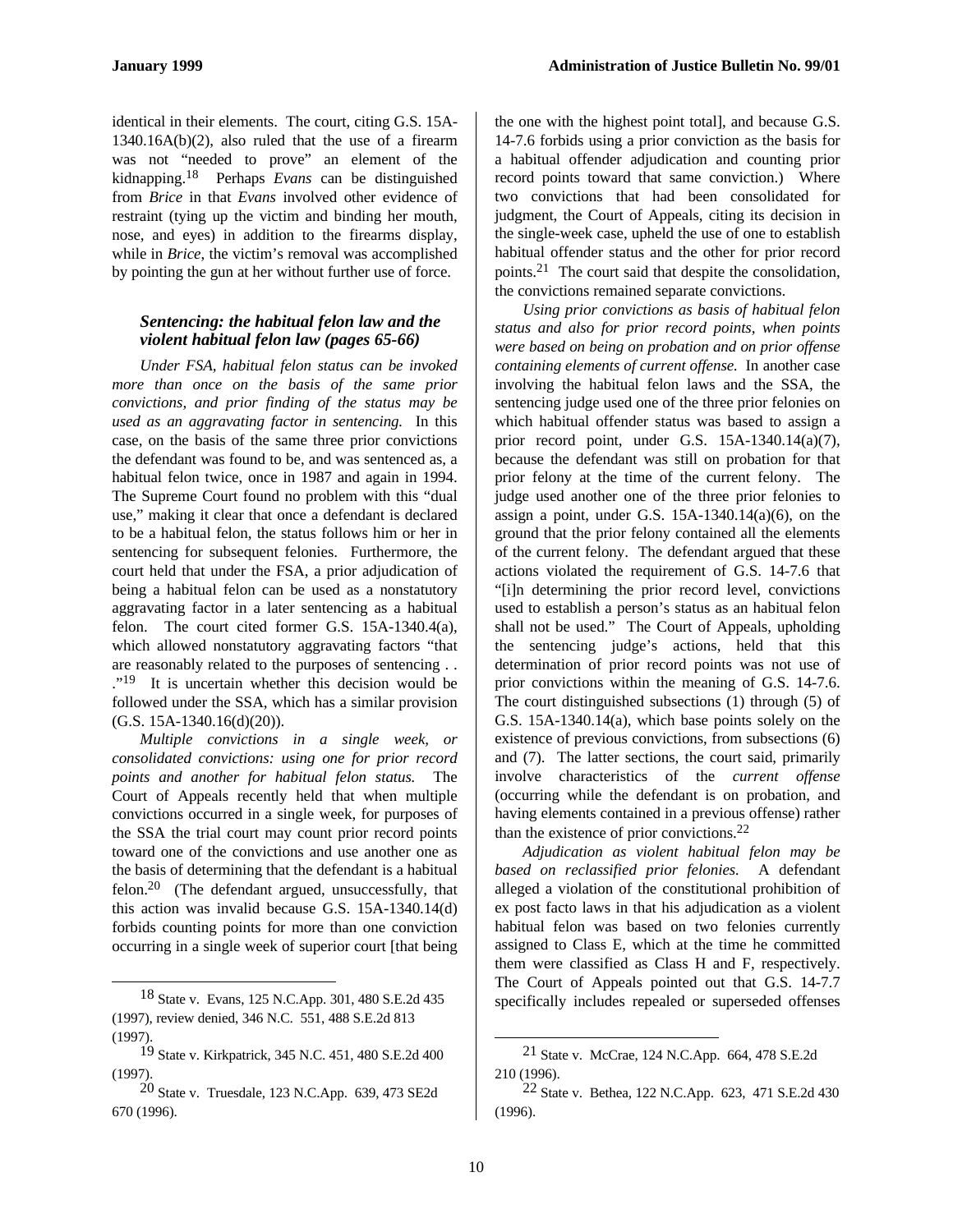that are substantially equivalent to Class A through E offenses. The court also held that the violent habitual felon law did not increase the punishment for the prior felonies; rather, it enhanced the punishment for the defendant's current offense, which occurred after the law went into effect.<sup>23</sup>

#### *The drug trafficking law (pages 66-68)*

*"Substantial assistance" prevails over SSA grid.* In sentencing for drug trafficking, a sentencing judge found that the defendant had provided substantial assistance to the prosecution under G.S. 90-95(h)(5), but believed that he was constrained by the minimum terms set in the SSA grid (G.S. 15A-1340.17(c)). The Court of Appeals disagreed, pointing out that G.S. 15A-1340.13(b) provides that the SSA sentencing range applies "unless applicable statutes require or authorize another minimum sentence of imprisonment." In this case, the court said, the applicable statute, G.S. 90-95(h)(5), allows the sentencing judge to impose a prison term less than the G.S. 90-95(h) minimum term or to suspend the term if the judge finds substantial assistance. This means, the court held in remanding the case for resentencing, that the sentencing judge is not limited by the SSA's minimum sentencing requirements in this situation.<sup>24</sup>

#### *Statutory aggravating factors (pages 74-84)*

*Use of prior juvenile delinquency as aggravating factor upheld.* (See the discussion of this case<sup>25</sup> in the earlier section on the use of juvenile court records in adult sentencing.)

*Aggravating factor G.S. 15A-1340.16(d)(8) (creating great risk of death to more than one person by means of weapon normally hazardous to the lives of more than one person) (page 77).* In a recent case in which the defendant was sentenced for assault with a deadly weapon with intent to kill inflicting serious injury as well as five counts of assault with a deadly weapon inflicting serious injury, the sentencing judge found as a statutory aggravating factor under the SSA  $(G.S. 15A-1340.16(d)(8))$ , that the defendant had used an automatic weapon that was hazardous to the lives of more than one person. The defendant claimed that this

 $\overline{a}$ 

violated the G.S. 15A-1340.16(d) bar against using in aggravation evidence that was necessary to prove an element of the offense. Rejecting this claim, the North Carolina Court of Appeals relied on an earlier decision under the Fair Sentencing Act which upheld use of the same aggravating factor.<sup>26</sup> The basis of that decision, which the Court of Appeals reaffirmed for purposes of the SSA, was that to prove the assault, the state only needed to prove use of a deadly weapon, not use of a weapon normally hazardous to the lives of more than one person.<sup>27</sup>

*Aggravating factor G.S. 15A-1340.16(d)(11): "The victim was . . . very old . . ."* Following decisions cited in this section of the book, the Court of Appeals, in a case under the Fair Sentencing Act, held that the mere fact that the victim's age was 73 did not establish that he was more vulnerable to a gunshot than a younger person would have been, and thus was not a sufficient basis for a finding of this factor. The court remanded the case for resentencing.<sup>28</sup>

#### **Explanatory Note: Attempted Drug Trafficking**

As noted in the second paragraph of this section of the book, page 66, under G.S. 90-95(i), *conspiracy* to commit drug trafficking is subject to the same mandatory minimum prison terms as is the completed offense. But what about *attempted* drug trafficking? There are no specific provisions on attempts in G.S. 90-95(h). However, G.S. 90-98 provides that except as otherwise provided in art. 5 of G.S. Chapter 90 (the Controlled Substances Act), an attempt to commit an offense defined in this article is assigned to the same class as the completed offense and is punishable as specified in art. 81B of G.S. Chapter 15A (the SSA). Thus, G.S. 90-95(h)'s mandatory minimums apparently do not apply to attempts.

# **Chapter 3. Modification and Correction of Sentences**

<sup>23</sup> State v. Mason, 125 N.C.App. 216, 480 S.E.2d 708 (1997).

<sup>&</sup>lt;sup>24</sup> State v. Saunders,  $\_\_$  N.C.App.  $\_\_$ ,  $\_\_$  S.E.2d  $\_\_$ 1998 WL 823733 (1998).

 $^{25}$  State v. Taylor, 128 N.C.App. 394, 496 S.E.2d 811 (1998).

<sup>26</sup> State v. Platt, 85 N.C.App. 220, 228, 354 S.E.2d 332, 336, disc. review denied, 320 N.C. 516, 358 S.E.2d 529 (1987).

<sup>27</sup> State v. Crisp, 126 N.C.App. 30, 483 S.E.2d 462 (1997), appeal dismissed, disc. review denied, 346 N.C. 284, 487 S.E.2d 559 (1997).

<sup>28</sup> State v. Deese, 127 N.C. App. 536, 491 S.E.2d 682 (1997).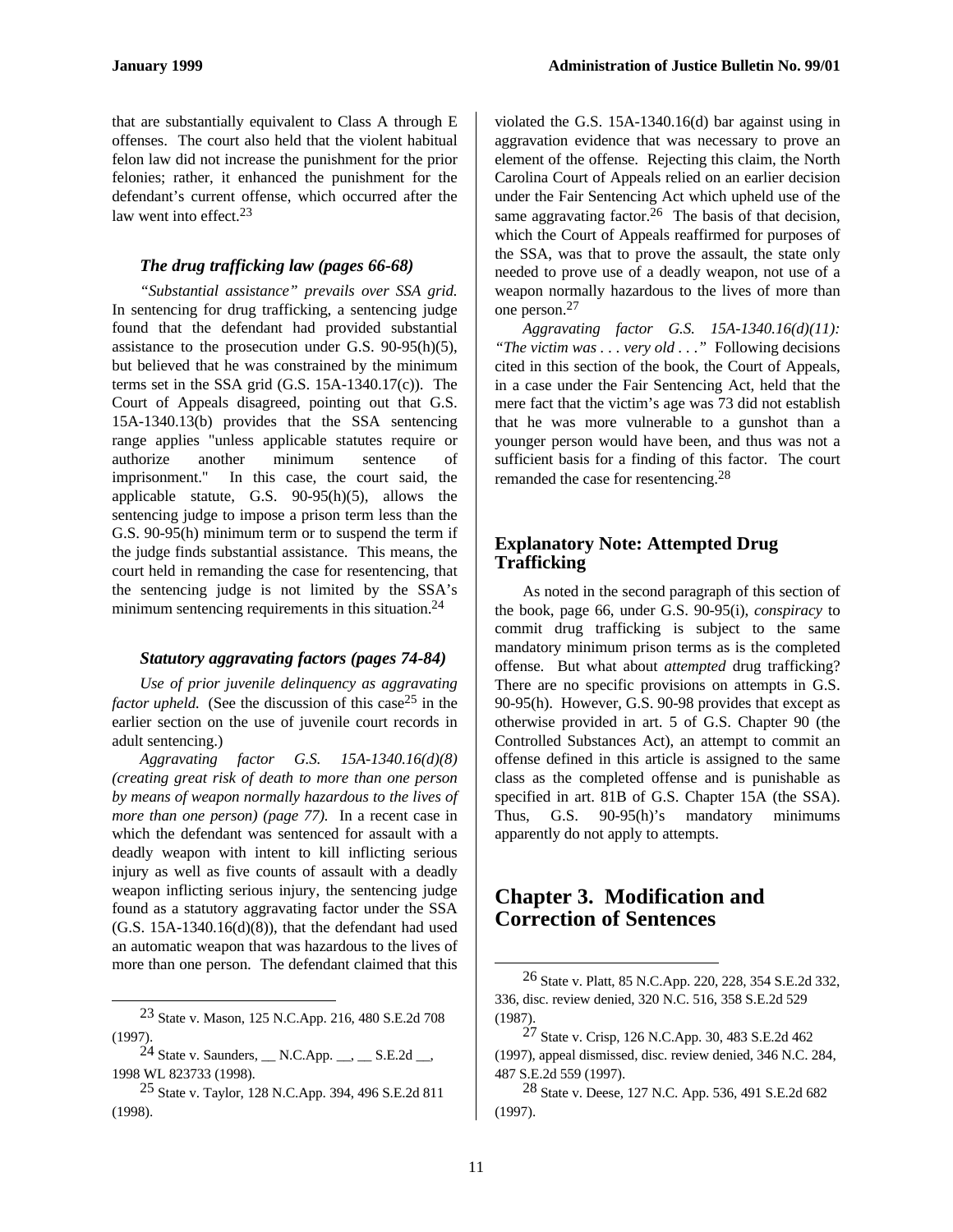[No changes]

# **Chapter 4. Service of Prison and Jail Sentences**

### **Legislation in 1997 and 1998**

#### *Life imprisonment without parole (pages 133-134)*

S.L. 1998-212, sec. 19.4(q), applicable to offenses committed on or after December 1, 1998, repealed G.S. 15A-1380.5 concerning judicial review of lifewithout-parole sentences after twenty-five years. The repealed statute, explained on p. 134 of the book, still applies to offenses committed before December 1, 1998. The repeal did not affect the power of the Governor, under art. III, sec. 5(6) of the North Carolina Constitution, to grant pardons and commutations of sentences.

#### *Supervised release: community service; setting conditions (pages 135-137)*

S.L. 1997-237, applicable to offenses committed on or after December 1, 1997, amended G.S. 15A-1368.4 to forbid the Post-Release Supervision and Parole Commission to impose community service as a condition of supervised release. The legislation further amended G.S. 15A-1368.4(c) to provide that the commission may impose "discretionary conditions" (see book, page 135) of supervised release "in consultation with the Division of Adult Probation and Parole." The legislation also revised G.S. 15A-1368.4(e) to add two "controlling conditions" (book, page 135) that the commission may impose: (1) that the supervisee remain in one or more specified places at specified times, with compliance monitored by an electronic device; and (2) that the supervisee submit to supervision by officers of the ISP.

#### *Supervised release: computation of eligibility in multiple-sentence cases (pages 139-140)*

S.L. 1997-327, applicable to offenses committed on or after December 1, 1997, clarified G.S. 15A-1368(a)(5). As revised, this statute provides that in determining the total maximum term of imprisonment for purposes of determining when an inmate is to receive supervised release, the DOC must compute the sum of all maximum terms "imposed in the court judgment *or judgments* . . ." Before this change (shown in italics), there was some doubt about whether the computation of the total maximum applied to sentences that were imposed on the inmate in different judgments, perhaps by different judges or at different times, although G.S. 15A-1354 (quoted in the text on page 139) makes it clear that the single-sentence rule covers sentences imposed at different times.

# **Recent Appellate Decisions**

#### *Parole (pages 151-156)*

*"Paper parole" held unauthorized.* Parole was abolished by the SSA, but many offenders sentenced for pre-SSA offenses remain eligible for parole under former laws. The Post-Release Supervision and Parole Commission employed a procedure known as "paper parole" in some cases involving inmates serving consecutive sentences. In those cases, the commission would "parole" an inmate, without actually freeing him, after he had satisfied the requirements of one sentence, so that he could begin serving another sentence. This practice violated the requirements of the single-sentence rule, G.S. 15A-1354(b) [see examples at pages 137-144 of the book illustrating this rule's application to multiple sentences under the SSA], a statute in effect since 1978, which required the DOC to add (or "aggregate") consecutive prison terms together and treat them as a single sentence for purposes of determining time to be served.

In a case involving consecutive sentences for armed robberies in 1980, the DOC argued that special provisions of the armed robbery statute at that time required it to engage in "paper parole" despite the single-sentence rule. G.S. 14-87 at that time required that at least seven years be served before release from a sentence for armed robbery. The section also provided that "[s]entences imposed pursuant to this section shall run consecutively with and shall commence at the expiration of any (other) sentence(s) being served by the person sentenced hereunder." [Material in parentheses in this quotation was added by the Court of Appeals for clarification.] The Court of Appeals reiterated its earlier decision<sup>29</sup> that this provision only applied to an earlier sentence already in effect at the time of the armed robbery sentence, and not—as in this case—to multiple armed robbery sentences imposed at the same sentencing proceeding.

<sup>29</sup> State v. Crain, 73 N.C.App. 269, 271, 326 S.E.2d 120, 122 (1985).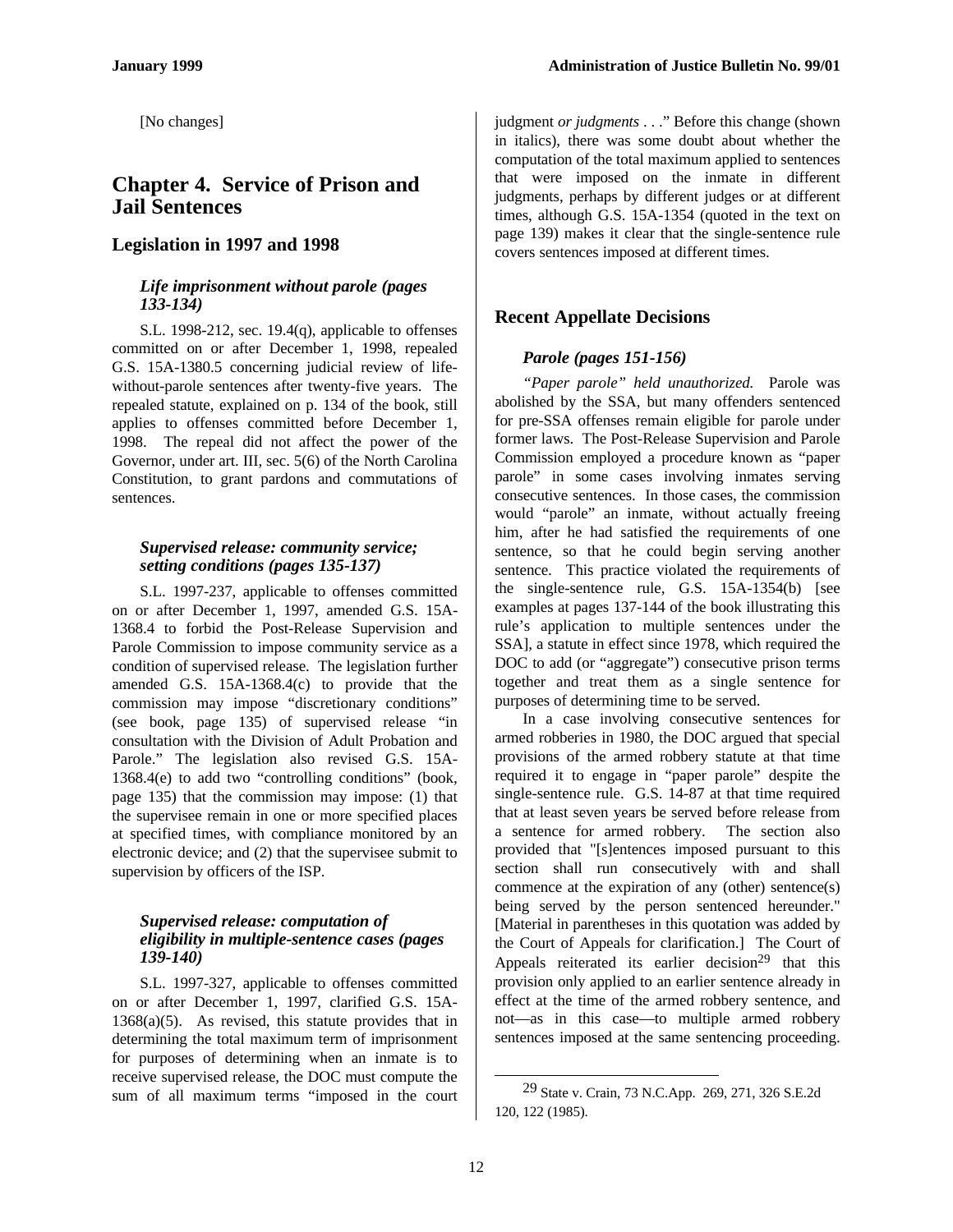(Note that although G.S. 14-87 did not *require* consecutive sentences for armed robbery sentences imposed at the same proceeding, the sentencing judge still had the discretion to make them consecutive to each other, which he did in this case.) Furthermore, the court said, G.S. 15A-1354(b), not G.S. 14-87, determines how the DOC must treat consecutive sentences once they have been imposed. Finally, the court held that the Parole Commission had no authority to engage in "paper parole." The Court of Appeals' ruling appears to apply to other similar provisions regarding consecutive sentencing for burglary (former G.S. 14-52), a repeated felony using a deadly weapon (former G.S. 14-2.2), and other offenses as discussed on pages 148-149 of the book.<sup>30</sup>

#### **Explanatory Note: Credit Applied to Multiple Sentences**

The paragraph beginning at the bottom of page 131 of the book and ending on page 132 is confusing and should be rewritten to read as follows:

> G.S. 15-196.1 provides that credit for previous confinement in the case "shall not include any time that is credited on the term of a previously imposed sentence to which a defendant is subject." This restriction applies to a situation in which a defendant is confined before trial on two or more pending charges. Suppose that John Jones spends 25 days in pretrial detention awaiting disposition on two charges. If he is convicted of both charges and sentenced for both at the same time, then G.S. 15-196.2 applies and credit for 25 days must be given toward both sentences if they are concurrent, or to the sum of the two sentences if they are consecutive. But suppose Jones is convicted and receives an active sentence on only one charge after 25 days of pretrial detention. That 25 days must be credited toward this first sentence. If Jones is later convicted of the other charge and receives active

-

imprisonment, he does not receive credit for that 25 days on the second sentence. As the North Carolina Court of Appeals has interpreted the G.S. 15-196.1 restriction, the first sentence "uses up" the initial confinement of 25 days, even though this initial confinement was the result of both charges. [See State v. Lewis, cited at note 11, page 158 of the book.]

# **Chapter 5. Administration of Probation, Parole, and Supervised Release**

#### **Legislation in 1997 and 1998**

#### *Probation: officer's authority in setting conditions (page 167)*

S.L. 1997-57, applicable to offenses committed on or after December 1, 1997, amended G.S. 15A-1343.2(e) and (f) to provide that the probation officer has the delegated authority unless the court states in the judgment that the delegation is inappropriate. Also, with regard to the electronic monitoring that the officer may impose in an intermediate punishment situation, the measure replaced "electronic monitoring" with "a curfew which requires the offender to *remain in a specified place* for a specified period each day and wear a device that permits the offender's compliance with the condition to be monitored electronically" [emphasis added].

# **Chapter 6. Other Post-Conviction Matters**

#### **Legislation in 1997 and 1998**

#### *Expunction of records (pages 211-213)*

S.L. 1997-138, effective June 4, 1997, amended G.S. 15A-146(a) to provide that if a person is charged with an infraction for underage purchase of alcoholic beverages at age nineteen or twenty, and the charge is dismissed or the court finds the person not responsible, the person may apply to the court to order expungement of all records relating to his or her apprehension or trial. (An infraction is an unlawful act that is not a crime and is punishable only by a fine, which in this situation is limited to \$25.) The court

<sup>30</sup> Robbins v. Freeman, 127 N.C.App. 162, 487 S.E.2d 771 (1997), affirmed per curiam, 347 N.C. 664, 496 S.E.2d 375 (1998).